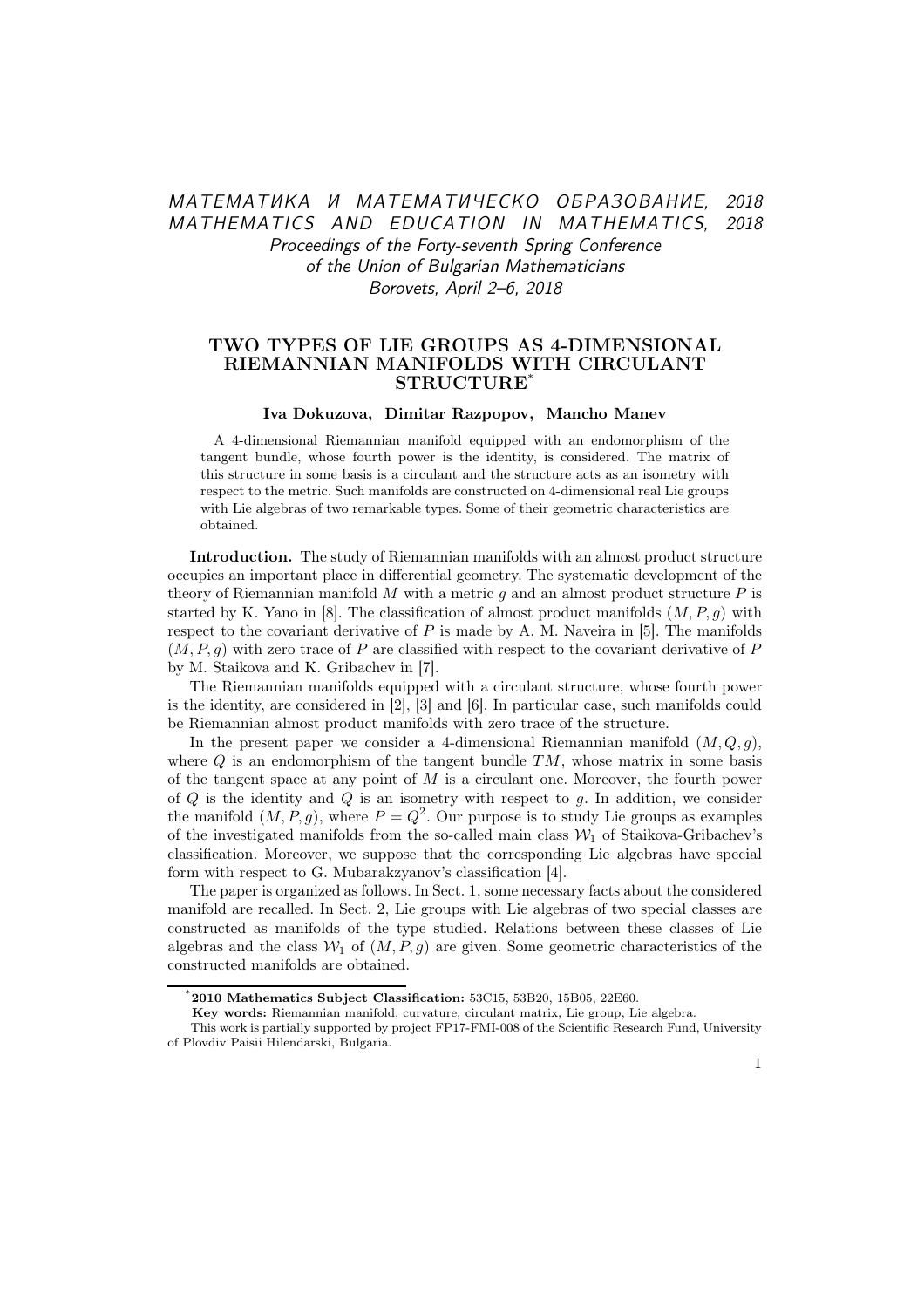1. Preliminaries. Let  $M$  be a 4-dimensional Riemannian manifold with a metric  $q$ . Let Q be an endomorphism in the tangent space  $T_pM$  at an arbitrary point  $p \in M$  with local coordinates given by the following circulant matrix with respect to some basis

(1) 
$$
(Q_i^j) = \begin{pmatrix} 0 & 1 & 0 & 0 \\ 0 & 0 & 1 & 0 \\ 0 & 0 & 0 & 1 \\ 1 & 0 & 0 & 0 \end{pmatrix}.
$$

Then, Q has the properties

 $(2)$  Q  $4 = id$ ,  $Q^2 \neq \pm id$ .

We suppose that  $Q$  acts as an isometry with respect to the metric  $q$ , i.e.

$$
(3) \t\t g(Qx,Qy) = g(x,y).
$$

Here and anywhere in this work  $x, y, z, u$  will stand for arbitrary elements of the algebra of the smooth vector fields on M or vectors in the tangent space  $T_pM$ . The Einstein summation convention is used, the range of the summation indices being always  ${1, 2, 3, 4}.$ 

We denote the manifold  $M$  equipped with the Riemannian metric  $q$  and the circulant structure Q by  $(M, Q, g)$ .

A basis of  $T_pM$ , which has the type  $\{x, Qx, Q^2x, Q^3x\}$ , is called a Q-basis. It is known from  $[6]$  that there exists an orthonormal  $Q$ -basis.

Let  $\nabla$  be the Riemannian connection of the metric q. The curvature tensor R of  $\nabla$  is defined by  $R(x,y)z = \nabla_x \nabla_y z - \nabla_y \nabla_x z - \nabla_{[x,y]} z$ . Its associated tensor of type  $(0,4)$  is determined by  $R(x, y, z, u) = g(R(x, y)z, u)$ . The Ricci tensor  $\rho$  and the scalar curvature  $\tau$  are defined as usual by  $\rho(y, z) = g^{ij}R(e_i, y, z, e_j)$  and  $\tau = g^{ij}\rho(e_i, e_j)$  with respect to an arbitrary basis  $\{e_i\}$ . If  $\{x, y\}$  is a non-degenerate 2-plane spanned by  $x, y \in T_pM$ , then its sectional curvature is determined by  $k(x, y) = R(x, y, x, y) \{g(x, x)g(y, y) - g^2(x, y)\}^{-1}$ .

If we denote  $P = Q^2$ , then the conditions (2) and (3) imply  $P^2 = id$ ,  $P \neq \pm id$ ,  $g(Px, Py) = g(x, y)$  [3]. Thus,  $(M, P, g)$  is a Riemannian manifold with an almost product structure P. Moreover, (1) implies  $trP = 0$ . For such manifolds, Staikova-Gribachev's classification is valid. It contains three basic classes  $\mathcal{W}_i$  (i = 1, 2, 3) [7]. This classification was made with respect to the tensor  $F$  of type  $(0,3)$  and the Lee form  $\theta$  defined by

(4) 
$$
F(x,y,z) = g((\nabla_x P)y,z), \quad \theta(x) = g^{ij} F(e_i,e_j,x),
$$

where  $g^{ij}$  are the components of the inverse matrix of g with respect to an arbitrary basis  $\{e_i\}$ . The tensor F has the following properties:

(5) 
$$
F(x, y, z) = F(x, z, y), \qquad F(x, y, z) = -F(x, Py, Pz).
$$

The only class of these manifolds, which is closed with respect to the usual conformal transformations of the metric, is  $\mathcal{W}_1$ . Moreover, only the manifolds of this class have F expressed explicitly by  $g$  and  $P$ . Namely, by definition we have

(6) 
$$
W_1: F(x, y, z) = \frac{1}{4} \{g(x, y)\theta(z) + g(x, z)\theta(y) - g(x, Py)\theta(Pz) - g(x, Pz)\theta(Py)\}.
$$

The class of Riemannian P-manifolds  $W_0$  is defined by the condition  $F(x, y, z) = 0$  and  $\mathcal{W}_0$  is included in all classes.

From here on, we consider Riemannian manifolds equipped with structures P and Q satisfying the relation  $P = Q^2$ . 2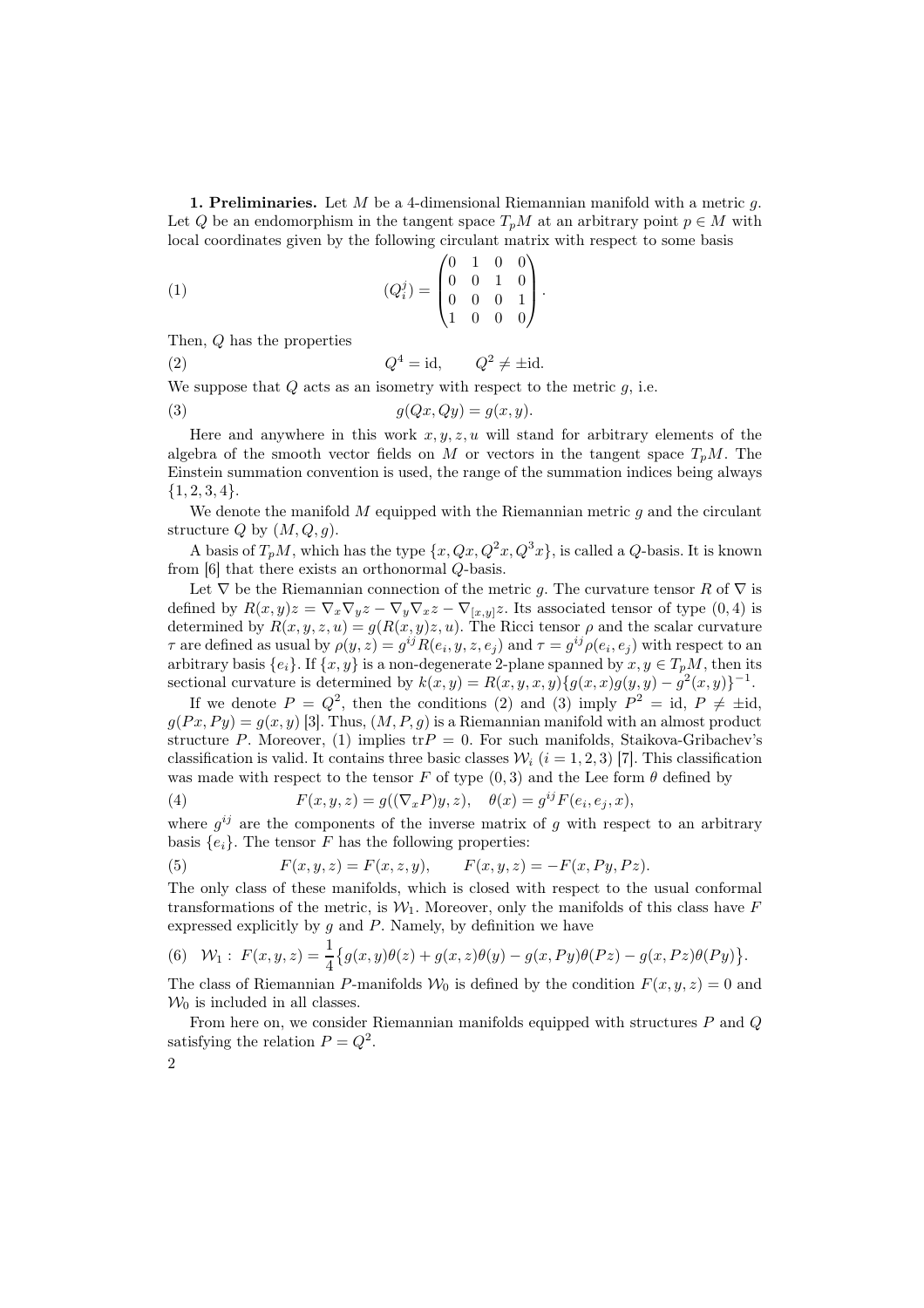According to [2], the condition  $\nabla Q = 0$  for  $(M, Q, g)$  implies that  $(M, P, g)$  belongs to  $\mathcal{W}_0$ . In [6], it is proved that any manifold  $(M, Q, g)$  with  $\nabla Q = 0$  has the curvature property  $R(x, y, Qz, Qu) = R(x, y, z, u)$ . The converse is not always true. In this work, we consider a more general condition of the latter equality:

(7) 
$$
R(Qx, Qy, Qz, Qu) = R(x, y, z, u).
$$

In the next section, we find necessary and sufficient conditions for the manifolds considered to satisfy the property (7).

2. Lie groups with the structure  $(Q, g)$ . Let G be a 4-dimensional real connected Lie group and  $\mathfrak g$  be its Lie algebra with a basis  $\{e_1, e_2, e_3, e_4\}$  of left invariant vector fields. We introduce a circulant structure  $Q$  and a metric  $g$  as follows:

(8) 
$$
Qe_1 = e_4
$$
,  $Qe_2 = e_1$ ,  $Qe_3 = e_2$ ,  $Qe_4 = e_3$ ;  
(0)

$$
(9) \t\t g(e_i, e_j) = \delta_{ij},
$$

where  $\delta_{ij}$  is the Kronecker delta. Then, the basis  $\{e_i\}$  used is an orthonormal  $Q$ -basis. Obviously,  $(1)$ – $(3)$  are valid and  $(Q, g)$  is a structure of the considered type. We denote the corresponding manifold by  $(G, Q, g)$ .

We use Mubarakzyanov's classification [4] of four-dimensional real Lie algebras. This scheme seems to be the most popular (see [1] and the references therein). We pay attention to two classes  $\{g_{4,5}\}\$  and  $\{g_{4,6}\}\$ , which represent indecomposable Lie algebras, depending on two real parameters a and b. Actually, they induce two families of manifolds whose properties are functions of a and b. In this work we focus on the curvature properties of these manifolds.

**2.1. Lie algebra in {** $\mathfrak{g}_{4,5}$ **}.** Consider the case when g belongs to { $\mathfrak{g}_{4,5}$ }. According to the definition of this class, we have  $(|1|)$ :

(10) 
$$
[e_1, e_4] = e_1, [e_2, e_4] = ae_2, [e_3, e_4] = be_3, -1 \le b \le a \le 1, ab \ne 0.
$$

**Proposition 2.1.** *If*  $\mathfrak g$  *belongs to*  $\{\mathfrak g_{4,5}\}\$ *, then the curvature tensor* R *of*  $(G, Q, g)$ *satisfies the property* (7) *if and only if the condition*  $a = b = 1$  *holds.* 

Proof. The well-known Koszul formula implies

$$
2g(\nabla_{e_i}e_j,e_k)=g([e_i,e_j],e_k)+g([e_k,e_i],e_j)+g([e_k,e_j],e_i)
$$

and, using (9) and (10), we obtain

$$
\nabla_{e_1} e_1 = -e_4, \nabla_{e_1} e_4 = e_1, \nabla_{e_2} e_2 = -ae_4, \n\nabla_{e_2} e_4 = ae_2, \nabla_{e_3} e_4 = be_3, \nabla_{e_3} e_3 = -be_4.
$$

Then, we calculate the components  $R_{ijks}$  of R with respect to  $\{e_i\}$ . The nonzero of them are obtained from the symmetries of  $R$  and the following equalities:

(11) 
$$
R_{1212} = a,
$$
  $R_{1414} = 1,$   $R_{2323} = ab,$   
\n $R_{3434} = b^2,$   $R_{1313} = b,$   $R_{2424} = a^2.$ 

According to  $(8)$ , we obtain that the property  $(7)$  is equivalent to the equalities:

(12) 
$$
R_{1212} = R_{3434} = R_{2323} = R_{1414}, \t R_{1313} = R_{2424},
$$

$$
R_{1213} = R_{2324} = R_{1424} = R_{3134}, \t R_{1214} = R_{1434} = R_{2123} = R_{3234},
$$

$$
R_{1224} = R_{3123} = R_{3114} = R_{4234}, \t R_{1324} = 0.
$$

Due to (11), we get that (12) is satisfied if and only if  $a = b = 1$ . Then, the statement holds.  $\square$ 

3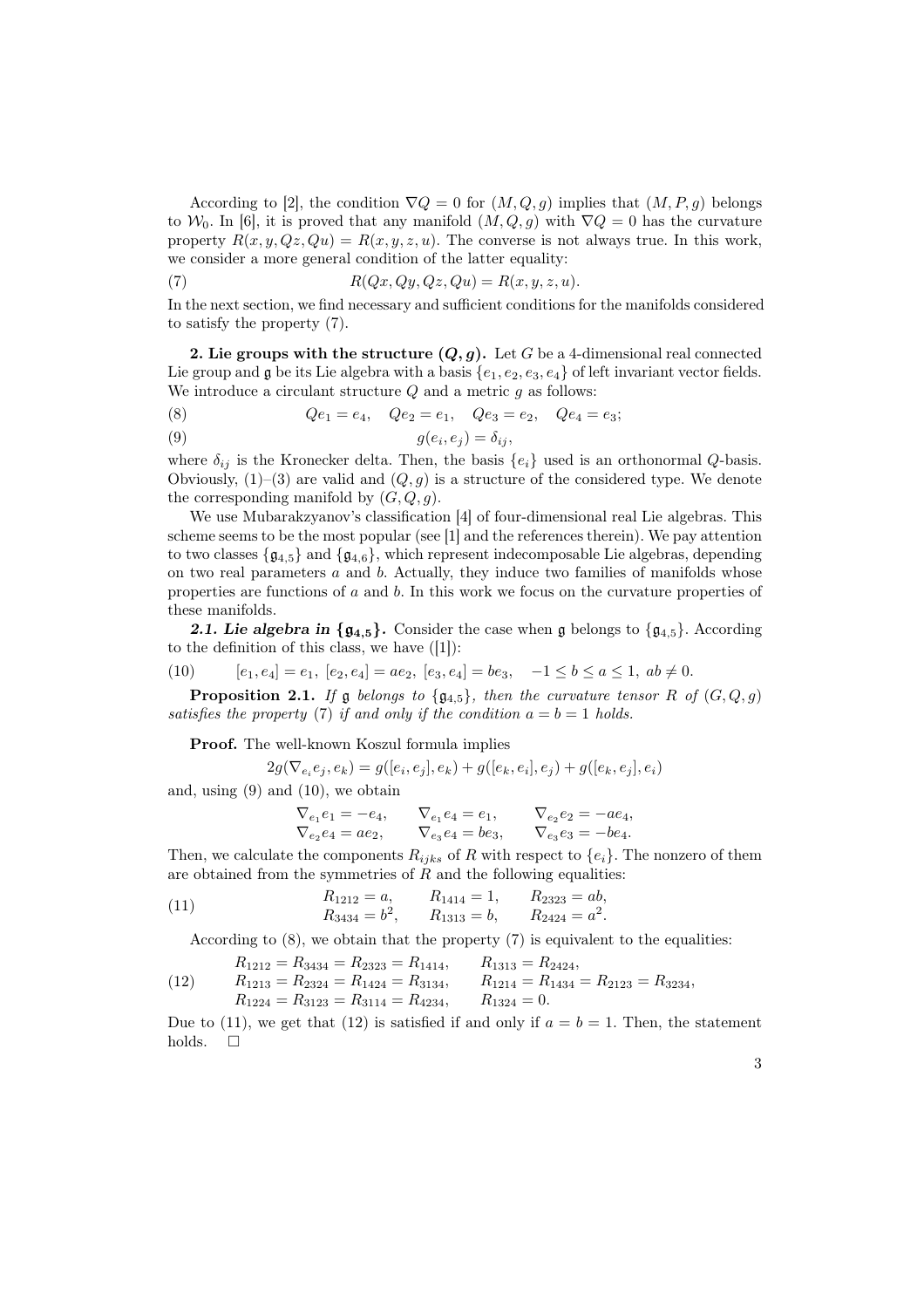Under the conditions of the proposition above, (11) takes the form

(13) 
$$
R_{1212} = R_{1414} = R_{2323} = R_{3434} = R_{1313} = R_{2424} = 1.
$$

**Proposition 2.2.** If  $\mathfrak g$  *belongs to*  $\{\mathfrak g_{4,5}\}\$ *, then*  $(G, P, g)$  *belongs to*  $\mathcal W_1$  *if and only if the condition*  $a = b = 1$  *holds.* 

**Proof.** Bearing in mind (4), (8) and (9), we get the components  $F_{ijk}$  of F and  $\theta_i$  of θ with respect to the basis {ei}. The nonzero of them are determined by the following equalities:

(14) 
$$
F_{112} = F_{121} = -F_{134} = -F_{143} = 1, \t F_{222} = -F_{244} = 2a,
$$

$$
F_{323} = F_{332} = -F_{341} = -F_{314} = b, \t \theta_2 = 2a + b + 1.
$$

By equalities (14), we get that the condition (6) holds if and only if  $a = b = 1$ .  $\Box$ 

*Remark* 2.3. Obviously, if g is in  $\{g_{4,5}\}\$ , then  $(G, P, g)$  does not belong to  $\mathcal{W}_0$  under any conditions.

By virtue of Proposition 2.1 and Proposition 2.2, we have immediately the following **Proposition 2.4.** *If*  $\mathfrak{g}$  *belongs to*  $\{g_{4,5}\}\$ *, then the curvature tensor* R *of*  $(G, Q, g)$ *satisfies* (7) *if and only if*  $(G, P, g)$  *belongs to*  $W_1$ *.* 

Next we get

**Proposition 2.5.** *If*  $g \in \{g_{4,5}\}\$  *and*  $a = b = 1$  *are valid, then*  $(G, Q, g)$  *is:* 

- (i) an Einstein manifold with a negative scalar curvature  $\tau = -8$ ;
- (ii) *of constant sectional curvatures, as the sectional curvatures of the basic 2-planes are*  $k_{ij} = 1$ *.*

**Proof.** Using (13), we compute the nonzero components of  $\rho$ , the values of  $\tau$  and the sectional curvatures  $k_{ij} = k(e_i, e_j)$  of the basic 2-planes and they are as follows:

$$
\rho_{11} = \rho_{22} = \rho_{33} = \rho_{44} = -2, \quad \tau = -8, \quad k_{ij} = 1.
$$

Then, the statement holds.  $\square$ 

2.2. Lie algebra in  $\{g_{4,6}\}\$  Now, consider the case when g belongs to  $\{g_{4,6}\}\$ . According to the definition of this class, we have ([1]):

(15) 
$$
[e_1, e_4] = ae_1, [e_2, e_4] = be_2 - e_3, [e_3, e_4] = e_2 + be_3, a \neq 0, b \geq 0.
$$

**Proposition 2.6.** *If*  $\mathfrak{g}$  *belongs to*  $\{\mathfrak{g}_{4.6}\}\$ *, then the curvature tensor* R *of*  $(G, Q, g)$ *satisfies* (7) *if and only if the condition* a = b *holds.*

Proof. It is analogous to the proof of Proposition 2.1. The corresponding equalities for the components of  $\nabla$  and R have the following form

$$
\nabla_{e_1} e_1 = -ae_4, \nabla_{e_1} e_4 = ae_1, \nabla_{e_2} e_2 = -be_4, \nabla_{e_3} e_4 = be_3 \n\nabla_{e_2} e_4 = be_2, \nabla_{e_3} e_3 = -be_4, \nabla_{e_4} e_2 = e_3, \nabla_{e_4} e_3 = -e_2;
$$

(16)  $R_{1212} = R_{1313} = ab, \quad R_{1414} = a^2, \quad R_{2323} = R_{3434} = R_{2424} = b^2.$ 

Using  $(16)$ , we get that  $(12)$ , which is the equivalent form of  $(7)$ , is satisfied if and only if the condition  $a = b$  is valid.  $\square$ 

Under the conditions of the latter proposition, (16) takes the form

(17) 
$$
R_{1212} = R_{1414} = R_{2323} = R_{3434} = R_{1313} = R_{2424} = a^2.
$$

4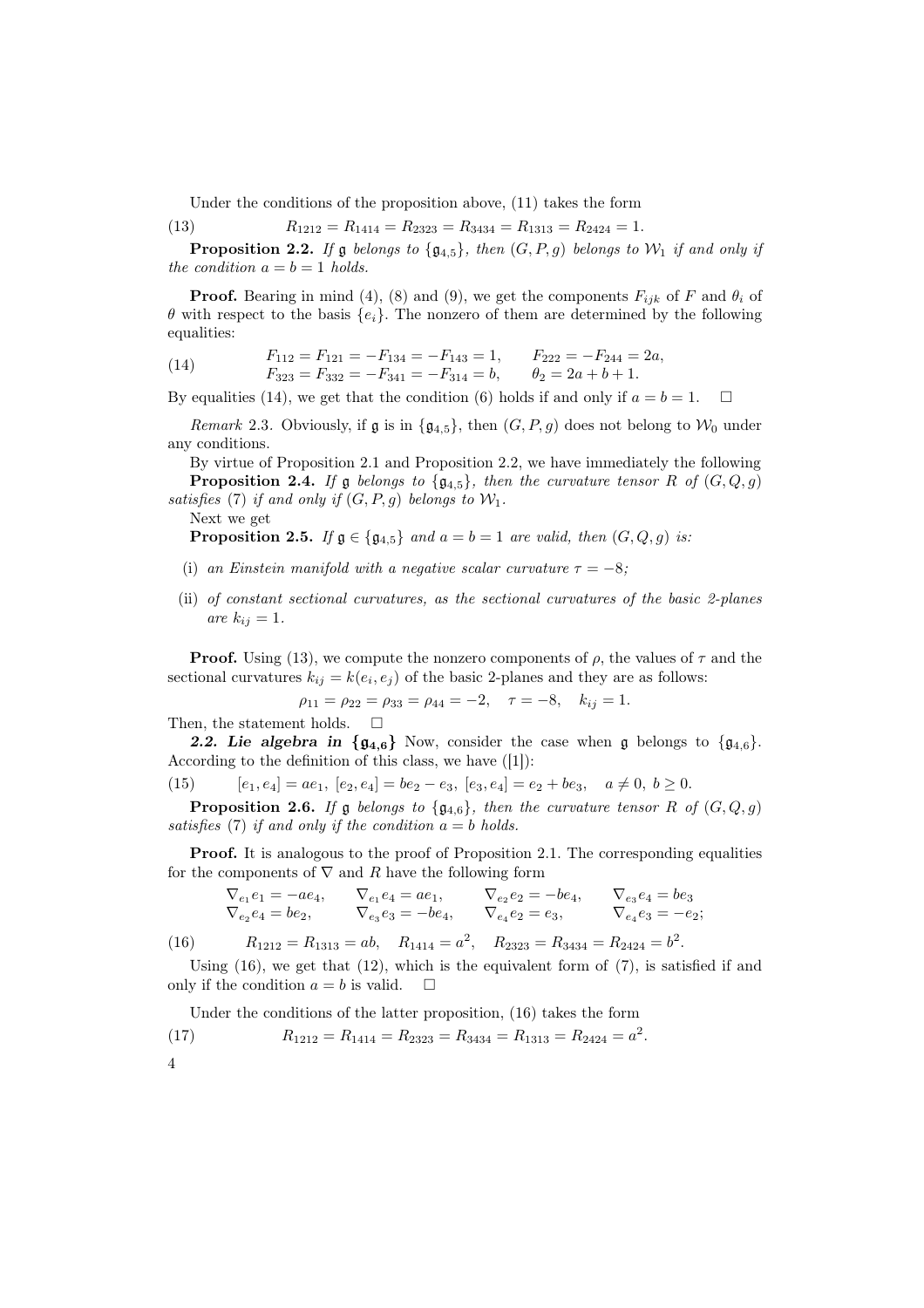**Proposition 2.7.** If  $\mathfrak g$  *belongs to*  $\{ \mathfrak g_{4,6} \}$ *, then*  $(G, P, g)$  *belongs to*  $\mathcal W_1$  *if and only if the condition*  $a = b$  *is valid.* 

**Proof.** In this case, the nonzero components of F and  $\theta$  are determined by the following equalities:

$$
F_{112} = F_{121} = -F_{143} = -F_{134} = a
$$
,  $F_{222} = -F_{244} = 2b$ ,  
\n $F_{323} = F_{332} = -F_{314} = -F_{341} = b$ ,  $\theta_2 = a + 3b$ .

Then, we obtain that (6) is valid if and only if  $a = b$  holds.  $\square$ 

*Remark* 2.8. Obviously, if g is in  $\{q_{4,6}\}\$ , then  $(G, P, g)$  belongs to  $\mathcal{W}_0$  if and only if  $a = b = 0$  holds, which contradicts the condition for a in (15).

Due to Proposition 2.6 and Proposition 2.7, we obtain immediately the following

**Proposition 2.9.** *If*  $\mathfrak g$  *belongs to*  $\{\mathfrak g_{4,6}\}\$ *, then the curvature tensor* R *of*  $(G, Q, g)$ *satisfies* (7) *if and only if the manifold*  $(G, P, g)$  *belongs to*  $W_1$ *.* 

Next, bearing in mind (17), we get

**Proposition 2.10.** *If*  $g \in \{g_{4,6}\}\$  *and*  $a = b$  *are valid, then*  $(G, Q, g)$  *is:* 

- (i) an Einstein manifold with a negative scalar curvature  $\tau = -8a^2$ ;
- (ii) *of constant sectional curvatures, as the sectional curvatures of the basic 2-planes are*  $k_{ij} = a^2$ .

#### REFERENCES

- [1] R. Biggs, C. C. Remsing. On the Classification of Real Four-Dimensional Lie Groups. Journal of Lie Theory, 26 (2016), 1001–1035.
- [2] D. Gribacheva, D. Razpopov. Riemannian almost product manifolds generated by a circulant structure. J. Tech. Uni. – Sofia, Plovdiv Branch, Fundamental Sciences and Technologies, 23 (2017), 171–174.
- [3] I. Dokuzova. Curvature properties of 4-dimensional Riemannian manifolds with a circulant structure. J. Geom., 108 (2017), no. 2, 517–527.
- [4] G. M. Mubarakzyanov. On solvable Lie algebras. Izv. Vyssh. Uchebn. Zaved. Mat., 1, (1963), 114–123 (in Russian).
- [5] A. M. Naveira. A classification of Riemannian almost product manifolds. Rend. Math. Appl., 7, No 3 (1983), 577–592.
- [6] D. Razpopov. Four-dimensional Riemannian manifolds with two circulant structures. Math. and Education in Math., 44 (2015), 179–185.
- [7] M. Staikova, K. Gribachev. Canonical conections and their conformal invariants on Riemannian Riemannian almost-product manifolds. Serdica Bulg. Math. Publ., 18, No 3–4 (1992), 150–161.
- [8] K. Yano. Differential geometry on complex and almost complex spaces. Pergamont Press, Oxford, 1965.